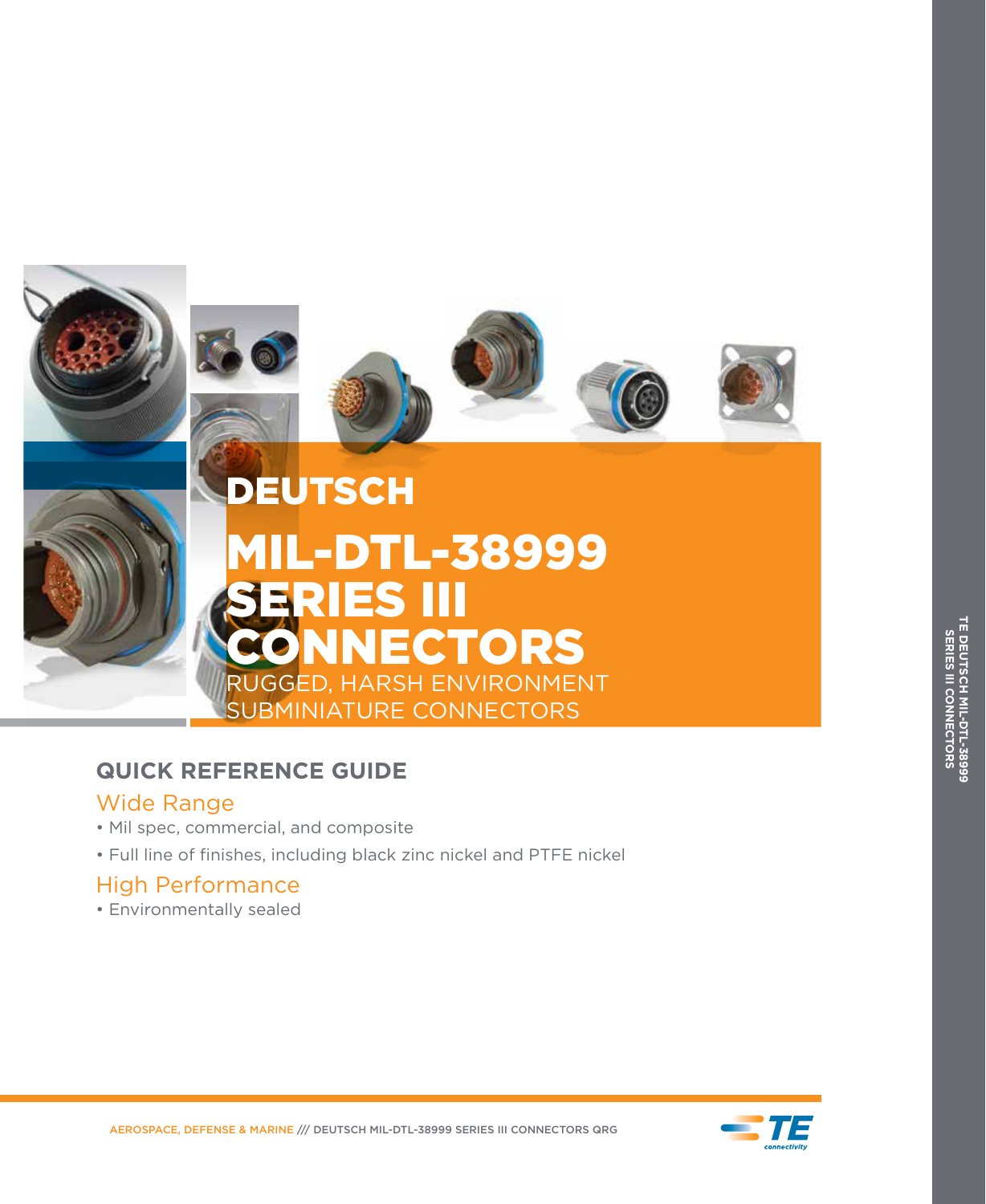## MIL-DTL-38999 Series III Connectors

| <b>Coupling Mechanism</b>         | Threaded, 360° turn                                                                                                                                |
|-----------------------------------|----------------------------------------------------------------------------------------------------------------------------------------------------|
| <b>Shell Materials</b>            | <b>Stainless steel</b>                                                                                                                             |
|                                   | Aluminum                                                                                                                                           |
|                                   | Composite                                                                                                                                          |
| <b>Features</b>                   | Scoop proof                                                                                                                                        |
|                                   | <b>Environmentally sealed</b>                                                                                                                      |
|                                   | <b>Hermetic versions</b>                                                                                                                           |
|                                   | <b>Filter versions</b>                                                                                                                             |
|                                   | Spring fingers for EMI control                                                                                                                     |
| <b>Shell Platings</b>             | Olive drab cadmium                                                                                                                                 |
|                                   | Passivated                                                                                                                                         |
|                                   | Electroless nickel                                                                                                                                 |
|                                   | Electrodeposited nickel                                                                                                                            |
|                                   | <b>Nickel PTFE</b>                                                                                                                                 |
|                                   | <b>Black zinc-nickel</b>                                                                                                                           |
| No. of Contact Sizes, Std.        | 23, 22, 20, 16, 12, 10, 8                                                                                                                          |
| <b>Shell Sizes</b>                | 9, 11, 13, 15, 17, 19, 21, 23, 25                                                                                                                  |
| No. of Signal Contacts, Max.      | 187                                                                                                                                                |
| <b>Contact Type</b>               | AS39029                                                                                                                                            |
| <b>Contact Styles</b>             | Crimp                                                                                                                                              |
|                                   | Solder cup or eyelet                                                                                                                               |
|                                   | <b>PCB</b> tail                                                                                                                                    |
| <b>Operating Temperatures</b>     | $-65^{\circ}$ C to $+200^{\circ}$ C                                                                                                                |
|                                   | -65 $^{\circ}$ C to +175 $^{\circ}$ C                                                                                                              |
|                                   | -65 $\degree$ C to +150 $\degree$ C                                                                                                                |
|                                   | (Depends on shell finish)                                                                                                                          |
|                                   |                                                                                                                                                    |
| <b>Durability (Mating Cycles)</b> | 500                                                                                                                                                |
|                                   | (Higher durability versions available)                                                                                                             |
| <b>Standard Configurations</b>    |                                                                                                                                                    |
| <b>Plugs</b>                      | Straight, with EMI spring fingers                                                                                                                  |
|                                   | Lanyard release                                                                                                                                    |
| <b>Receptacles</b>                | Box mounting, both front and rear panel mounting                                                                                                   |
|                                   | Wall mounting, both front and rear panel mounting                                                                                                  |
|                                   | Jam nut, rear panel mounting                                                                                                                       |
|                                   | Solder mount                                                                                                                                       |
|                                   | Weld mount                                                                                                                                         |
|                                   | Through-hole bulkhead                                                                                                                              |
|                                   |                                                                                                                                                    |
|                                   |                                                                                                                                                    |
|                                   |                                                                                                                                                    |
|                                   | TE Components TE Technology TE Know-how<br>AMP   Agastat   CII   Hartman   Kilovac   Microdot   Nanonics   Polamco   Raychem   Rochester   DEUTSCH |
|                                   | SEACON Phoenix   L.L. Rowe   Phoenix Optix   SEACON                                                                                                |

Get your product to market faster with a smarter, better solution.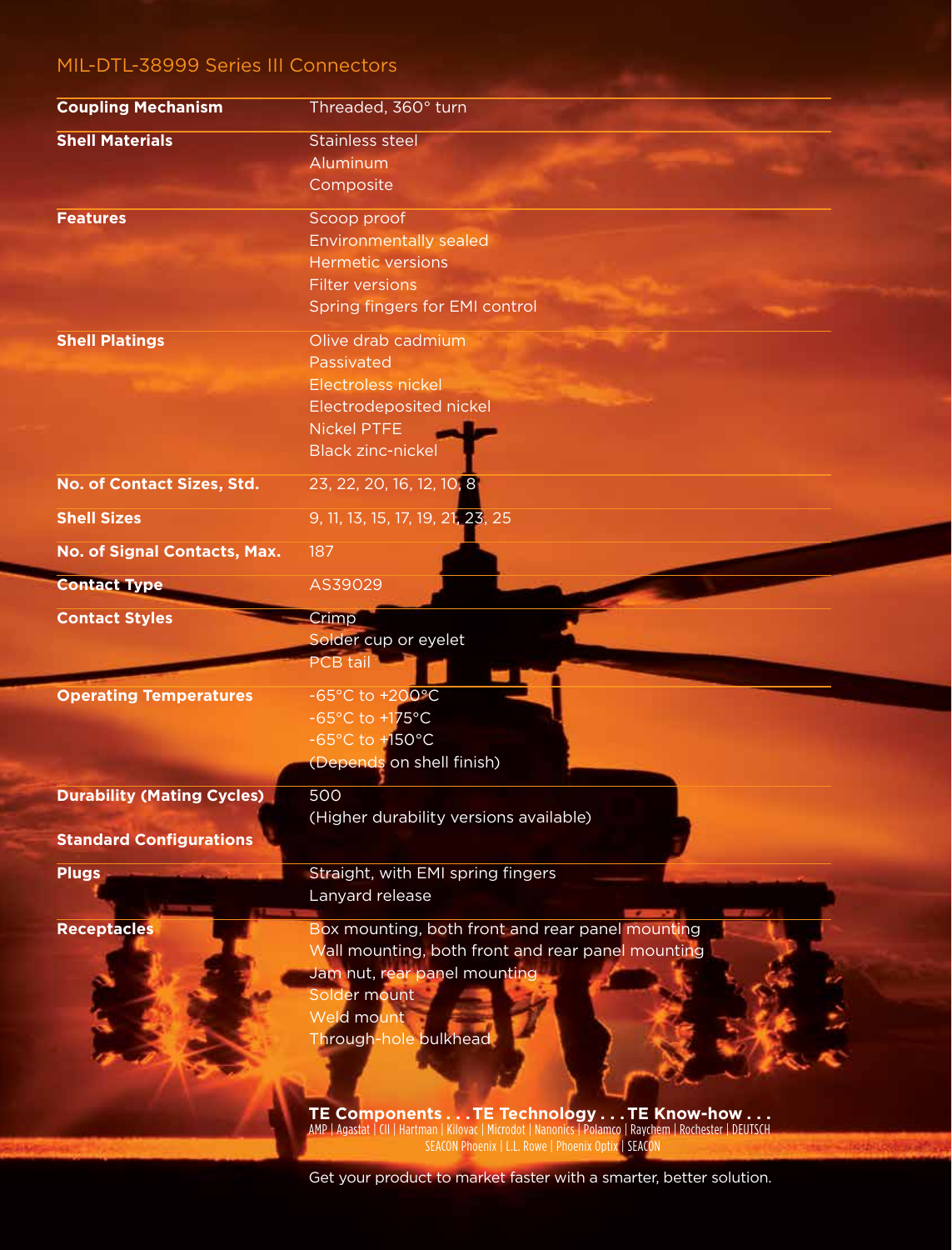#### DEUTSCH 38999 Series III Connectors

Aluminum • Stainless Steel • Composite

|                                                                                                                        |                                                      |                                                               | <b>Commercial Composite ACT</b>                                                                                                                                                                                                                                                                                                                                                                                                                                                                                                                              |                      | 26        | M      | D       | 35       | P | N |
|------------------------------------------------------------------------------------------------------------------------|------------------------------------------------------|---------------------------------------------------------------|--------------------------------------------------------------------------------------------------------------------------------------------------------------------------------------------------------------------------------------------------------------------------------------------------------------------------------------------------------------------------------------------------------------------------------------------------------------------------------------------------------------------------------------------------------------|----------------------|-----------|--------|---------|----------|---|---|
|                                                                                                                        |                                                      |                                                               | <b>Commercial Al/SS</b><br><b>Military</b>                                                                                                                                                                                                                                                                                                                                                                                                                                                                                                                   | <b>DTS</b><br>D38999 | 26<br>/26 | Е<br>Е | 15<br>D | 35<br>35 | P | N |
| <b>Commercial</b><br><b>Composite</b>                                                                                  | <b>Commercial</b><br><b>Alum./Stainless Military</b> |                                                               | <b>Description</b>                                                                                                                                                                                                                                                                                                                                                                                                                                                                                                                                           |                      |           |        |         |          |   |   |
| <b>RANGE</b><br>ACT                                                                                                    | <b>DTS</b>                                           | D38999                                                        |                                                                                                                                                                                                                                                                                                                                                                                                                                                                                                                                                              |                      |           |        |         |          |   |   |
| <b>STYLE</b><br>20<br>24<br>26                                                                                         | 20<br>24<br>26<br>20<br>24<br>21<br>23               | /20<br>/24<br>/26<br>/21<br>/23<br>/25<br>/27                 | Square Flange Receptacle<br>Jam Nut Receptacle<br>Straight Plug<br>Hermetic Square Flange Receptacle<br>Hermetic Jam Nut Receptacle<br>Hermetic Solder Flange<br>Hermetic Weld Flange                                                                                                                                                                                                                                                                                                                                                                        |                      |           |        |         |          |   |   |
| <b>FINISH</b><br><b>ALUMINUM SHELL</b><br><b>COMPOSITE SHELL</b><br>M<br>J<br>STAINLESS STEEL SHELL<br><b>HERMETIC</b> | F<br>G<br>Τ<br>W<br>Ζ<br>Κ<br>S<br>L<br>Y<br>N<br>н  | F<br>G<br>T<br>W<br>Ζ<br>M<br>J<br>K<br>S<br>L<br>Y<br>N<br>н | Electroless Nickel Plated (48-hr. Salt Spray)<br>Space-Grade Electroless Nickel (48-hr. Salt Spray)<br>Nickel PTFE (500-hr. Salt Spray)<br>Olive Drab Cadmium (500-hr. Salt Spray)<br>Black Zinc Nickel (500-hr. Salt Spray)<br>Electroless Nickel Plated (2000-hr. Salt Spray)<br>Olive Drab Cadmium (2000-hr. Salt Spray)<br>Corrosion-Resistant S.S. - Firewall (500-hr. Salt Spray)<br>Nickel Plated (500-hr. Salt Spray)<br>Electrodeposited Nickel (48-hr. Salt Spray)<br>Stainless Steel, Passivated<br>Stainless Steel, Nickel Plated<br>Space Grade |                      |           |        |         |          |   |   |
| <b>SHELL SIZES</b><br>19 (F), 21 (G), 23 (H), 25 (J)                                                                   | $9(A)$ , 11 (B), 13 (C), 15 (D), 17 (E),             |                                                               | Numbers = DTS Commercial;<br>(Letters) = Military/ACT Commercial                                                                                                                                                                                                                                                                                                                                                                                                                                                                                             |                      |           |        |         |          |   |   |
| <b>INSERT ARRANGEMENTS</b>                                                                                             |                                                      |                                                               | See Insert Arrangements Table                                                                                                                                                                                                                                                                                                                                                                                                                                                                                                                                |                      |           |        |         |          |   |   |
| <b>CONTACTS</b><br>P, A, H, S, B, J                                                                                    |                                                      |                                                               | $P = Pin$ , $A = Less Pin$ , $H = 1500$ -Cycle Pin,<br>S = Socket, B = Less Socket, J = 1500-Cycle Socket                                                                                                                                                                                                                                                                                                                                                                                                                                                    |                      |           |        |         |          |   |   |
| <b>CONTACTS FOR HERMETIC CONNECTORS</b><br>C, D, X, Z                                                                  |                                                      |                                                               | C = PC Tail Pin, D = PC Tail Socket<br>$X$ = Eyelet Pin, $Z$ = Eyelet Socket                                                                                                                                                                                                                                                                                                                                                                                                                                                                                 |                      |           |        |         |          |   |   |
| <b>KEYING</b><br>N, A, B, C, D, E                                                                                      |                                                      |                                                               | $N = Normal$                                                                                                                                                                                                                                                                                                                                                                                                                                                                                                                                                 |                      |           |        |         |          |   |   |









**Receptacle**



**Jam Nut Square Flange Plug MIL-SPEC PCB Type Lanyard**

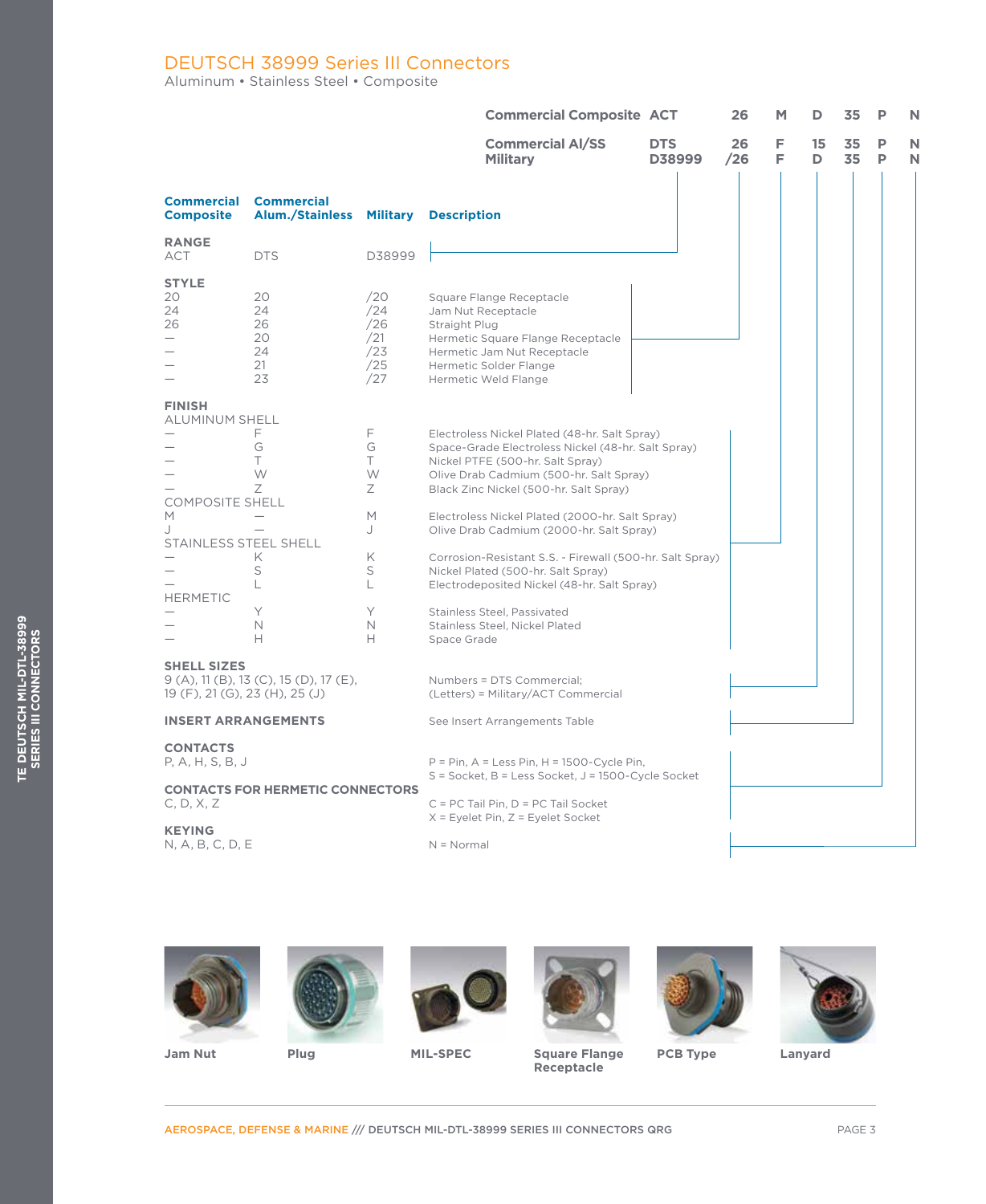### Insert Arrangements



|                       | Insert                         | <b>Contact Size/Quantity</b> |        |                |           |                |                 |                    |                 |                |                |                  |                  |                        |                         |
|-----------------------|--------------------------------|------------------------------|--------|----------------|-----------|----------------|-----------------|--------------------|-----------------|----------------|----------------|------------------|------------------|------------------------|-------------------------|
| <b>DTS Commercial</b> | Commercial ACT<br>Military and | 8 Twinax                     | 8 Coax | 8 Power        | 12 Twinax | <b>12 Coax</b> | $\vec{\bullet}$ | $\vec{\mathbf{v}}$ | $\vec{\bullet}$ | <b>S</b>       | <b>22D</b>     | S.               | Includes K Class | Uses 38999/62-8* Boots | Inactive: Superseded by |
| 09-07                 | A7 (A07)                       |                              |        |                |           |                |                 |                    |                 |                | $\overline{7}$ |                  |                  |                        |                         |
| 09-23                 | A23                            |                              |        |                |           |                |                 |                    |                 |                |                | $\boldsymbol{9}$ |                  |                        |                         |
| 09-35                 | A35                            |                              |        |                |           |                |                 |                    |                 |                | 6              |                  | V                |                        |                         |
| 09-98                 | A98                            |                              |        |                |           |                |                 |                    |                 | 3              |                |                  | V                |                        |                         |
| $11 - 02$             | B2 (B02)                       |                              |        |                |           |                |                 |                    | $\overline{c}$  |                |                |                  |                  |                        |                         |
| $11 - 04$             | B4 (B04)                       |                              |        |                |           |                |                 |                    |                 | $\overline{4}$ |                |                  |                  |                        |                         |
| $11 - 05$             | B5 (B05)                       |                              |        |                |           |                |                 |                    |                 | 5              |                |                  |                  |                        |                         |
| $11 - 23$             | <b>B23</b>                     |                              |        |                |           |                |                 |                    |                 |                |                | 19               |                  |                        |                         |
| $11 - 35$             | <b>B35</b>                     |                              |        |                |           |                |                 |                    |                 |                | 13             |                  | V                |                        |                         |
| 11-98                 | <b>B98</b>                     |                              |        |                |           |                |                 |                    |                 | 6              |                |                  | V                |                        |                         |
| 11-99                 | <b>B99</b>                     |                              |        |                |           |                |                 |                    |                 | $\overline{7}$ |                |                  | $\checkmark$     |                        |                         |
| $13 - 04$             | C4 (C04)                       |                              |        |                |           |                |                 |                    | 4               |                |                |                  |                  |                        |                         |
| 13-08                 | C8 (C08)                       |                              |        |                |           |                |                 |                    |                 | 8              |                |                  | $\checkmark$     |                        |                         |
| $13 - 23$             | C <sub>23</sub>                |                              |        |                |           |                |                 |                    |                 |                |                | 32               |                  |                        |                         |
| 13-35                 | C35                            |                              |        |                |           |                |                 |                    |                 |                | 22             |                  | V                |                        |                         |
| 13-98                 | C98                            |                              |        |                |           |                |                 |                    |                 | $10$           |                |                  | $\checkmark$     |                        |                         |
| $15 - 05$             | D5 (D05)                       |                              |        |                |           |                |                 |                    | 5               |                |                |                  | $\checkmark$     |                        |                         |
| $15 - 15$             | D15                            |                              |        |                |           |                |                 |                    | $\mathbf{1}$    | 14             |                |                  |                  |                        |                         |
| $15 - 18$             | D18                            |                              |        |                |           |                |                 |                    |                 | 18             |                |                  | V                |                        |                         |
| $15 - 19$             | D19                            |                              |        |                |           |                |                 |                    |                 | 19             |                |                  | $\checkmark$     |                        |                         |
| $15 - 23$             | D <sub>23</sub>                |                              |        |                |           |                |                 |                    |                 |                |                | 55               |                  |                        |                         |
| $15 - 26$             | $D-26$                         |                              |        |                |           |                |                 |                    | $\overline{c}$  |                | 24             |                  |                  |                        |                         |
| 15-35                 | D <sub>35</sub>                |                              |        |                |           |                |                 |                    |                 |                | 37             |                  | V                |                        |                         |
| 15-97                 | D97                            |                              |        |                |           |                |                 |                    | $\overline{4}$  | 8              |                |                  | V                |                        |                         |
| $17 - 02$             | E2 (E02)                       | $\mathbf{1}$                 |        |                |           |                |                 |                    |                 |                | 38             |                  |                  |                        | 17-03                   |
| 17-03                 | E3 (E03)                       | $\mathbf{1}$                 |        |                |           |                |                 |                    |                 |                | 38             |                  |                  | $\checkmark$           |                         |
| 17-06                 | E6 (E06)                       |                              |        |                |           |                |                 | 6                  |                 |                |                |                  | V                |                        |                         |
| $17 - 08$             | E8 (E08)                       |                              |        |                |           |                |                 |                    | 8               |                |                |                  | V                |                        |                         |
| $17 - 11$             | E11                            |                              |        |                | 2         | $\mathbf{1}$   |                 |                    |                 | 8              |                |                  |                  |                        |                         |
| $17-19$               | E19                            |                              |        |                |           |                |                 |                    | $\overline{4}$  | 11             | $\overline{4}$ |                  |                  |                        |                         |
| $17 - 20$             | E20                            |                              |        |                |           |                |                 | $\overline{4}$     |                 |                | 16             |                  |                  |                        |                         |
| $17 - 22$             | E22                            | $\overline{2}$               |        |                |           |                |                 | $\overline{2}$     |                 |                |                |                  |                  |                        |                         |
| $17 - 23$             | E23                            |                              |        |                |           |                |                 |                    |                 |                |                | 73               |                  |                        |                         |
| $17 - 24$             | E24                            |                              |        | $\overline{2}$ |           |                |                 |                    |                 |                | 22             |                  |                  |                        |                         |
| 17-26                 | E26                            |                              |        |                |           |                |                 |                    |                 | 26             |                |                  | V                |                        |                         |
| 17-35                 | E35                            |                              |        |                |           |                |                 |                    |                 |                | 55             |                  | V                |                        |                         |
| 17-99                 | E99                            |                              |        |                |           |                |                 |                    | $\overline{c}$  | 21             |                |                  | V                |                        |                         |
| $19 - 11$             | F11                            |                              |        |                |           |                |                 |                    | 11              |                |                |                  | V                |                        |                         |
| 19-18                 | F18                            | 4                            |        |                |           |                |                 |                    |                 |                | 14             |                  |                  |                        | 19-19                   |
| 19-19                 | F19                            | $\overline{4}$               |        |                |           |                |                 |                    |                 |                | 14             |                  |                  | V                      |                         |
| 19-23                 | E23                            |                              |        |                |           |                |                 |                    |                 |                |                | 88               |                  |                        |                         |
| 19-28                 | F28                            |                              |        |                |           |                |                 |                    | $\overline{2}$  | 26             |                |                  |                  |                        |                         |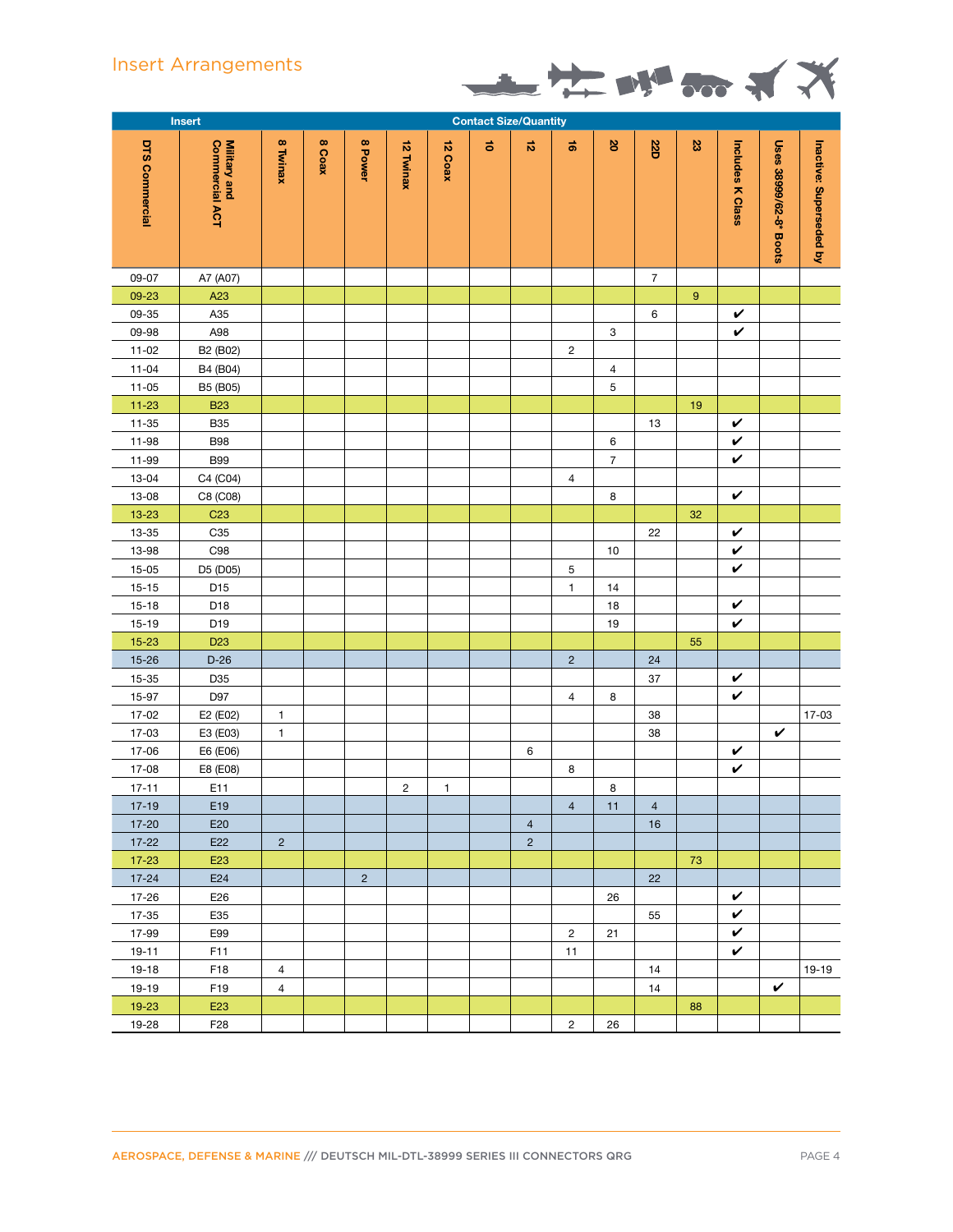

|                       | Insert<br><b>Contact Size/Quantity</b>                                                 |                           |                |                |           |                |                  |                |                               |                |            |     |                  |                        |                         |
|-----------------------|----------------------------------------------------------------------------------------|---------------------------|----------------|----------------|-----------|----------------|------------------|----------------|-------------------------------|----------------|------------|-----|------------------|------------------------|-------------------------|
| <b>DTS Commercial</b> | Commercial ACT<br><b>Military and</b>                                                  | 8 Twinax                  | 8 Coax         | 8 Power        | 12 Twinax | 12 Coax        | $\vec{\bullet}$  | $\vec{b}$      | $\overrightarrow{\mathbf{e}}$ | $\mathbf 8$    | <b>22D</b> | S.  | Includes K Class | Uses 38999/62-8* Boots | Inactive: Superseded by |
| 19-32                 | F32                                                                                    |                           |                |                |           |                |                  |                |                               | 32             |            |     | $\checkmark$     |                        |                         |
| 19-35                 | F35                                                                                    |                           |                |                |           |                |                  |                |                               |                | 66         |     | V                |                        |                         |
| $21 - 11$             | G11                                                                                    |                           |                |                |           |                |                  | 11             |                               |                |            |     |                  |                        |                         |
| $21 - 16$             | G16                                                                                    |                           |                |                |           |                |                  |                | 16                            |                |            |     |                  |                        |                         |
| $21 - 20$             | G20                                                                                    | $\overline{2}$            |                |                |           |                |                  |                |                               | 18             |            |     |                  |                        |                         |
| $21 - 23$             | G <sub>23</sub>                                                                        |                           |                |                |           |                |                  |                |                               |                |            | 121 |                  |                        |                         |
| $21 - 35$             | G35                                                                                    |                           |                |                |           |                |                  |                |                               |                | 79         |     | V                |                        |                         |
| $21 - 39$             | G39                                                                                    |                           |                |                |           |                |                  |                | $\overline{c}$                | 37             |            |     | $\checkmark$     |                        |                         |
| $21 - 41$             | G41                                                                                    |                           |                |                |           |                |                  |                |                               | 41             |            |     | V                |                        |                         |
| $21 - 48$             | G48                                                                                    |                           |                | $\overline{4}$ |           |                |                  |                |                               |                |            |     |                  |                        |                         |
| $21 - 75$             | G75                                                                                    | $\overline{4}$            |                |                |           |                |                  |                |                               |                |            |     |                  |                        | $21 - 76$               |
| $21 - 76$             | G76                                                                                    | $\overline{4}$            |                |                |           |                |                  |                |                               |                |            |     |                  | V                      |                         |
| $23 - 06$             | H6 (H06)                                                                               | $\,6\,$                   |                |                |           |                |                  |                |                               |                |            |     |                  |                        |                         |
| $23 - 21$             | H <sub>21</sub>                                                                        |                           |                |                |           |                |                  |                | 21                            |                |            |     |                  |                        |                         |
| 23-23                 | H <sub>23</sub>                                                                        |                           |                |                |           |                |                  |                |                               |                |            | 151 |                  |                        |                         |
| $23 - 35$             | H35                                                                                    |                           |                |                |           |                |                  |                |                               |                | 100        |     |                  |                        |                         |
| 23-53                 | H <sub>53</sub>                                                                        |                           |                |                |           |                |                  |                |                               | 53             |            |     | $\checkmark$     |                        |                         |
| 23-54                 | H <sub>54</sub>                                                                        |                           |                |                |           |                |                  | $\overline{4}$ | $9\,$                         |                | 40         |     |                  |                        |                         |
| $23 - 55$             | H <sub>55</sub>                                                                        |                           |                |                |           |                |                  |                |                               | 55             |            |     |                  |                        |                         |
| 23-63                 | H63                                                                                    |                           |                |                |           |                |                  | $\overline{4}$ | $\overline{4}$                |                | 49         |     |                  |                        |                         |
| 25-04                 | J4 (J04)                                                                               |                           |                |                |           |                |                  |                | 8                             | 48             |            |     | $\checkmark$     |                        |                         |
| $25-07$               | J7 (J07)                                                                               | $\overline{c}$            |                |                |           |                |                  |                |                               |                | 97         |     |                  |                        | $25-09$                 |
| $25 - 08$             | J8 (J08)                                                                               | 8                         |                |                |           |                |                  |                |                               |                |            |     |                  |                        | $25 - 10$               |
| $25 - 09$             | J9 (J09)                                                                               | $\sqrt{2}$                |                |                |           |                |                  |                |                               |                | 97         |     |                  | V                      |                         |
| $25 - 10$             | J10                                                                                    | 8                         |                |                |           |                |                  |                |                               |                |            |     |                  | $\checkmark$           |                         |
| $25 - 11$             | J11                                                                                    |                           |                |                |           |                | $\boldsymbol{9}$ |                |                               | $\overline{c}$ |            |     |                  |                        |                         |
| $25 - 17$             | J17                                                                                    | $\,$ 6 $\,$               |                |                |           |                |                  |                |                               |                | 36         |     |                  |                        |                         |
| $25 - 19$             | J19                                                                                    |                           |                |                |           |                |                  | 19             |                               |                |            |     |                  |                        |                         |
| $25 - 20$             | J20                                                                                    | $\ensuremath{\mathsf{3}}$ |                |                |           | $\overline{4}$ |                  |                | 13                            | $10$           |            |     |                  |                        | $25 - 21$               |
| $25 - 21$             | J21                                                                                    | 3                         |                |                |           | $\overline{4}$ |                  |                | 13                            | 10             |            |     |                  | V                      |                         |
| $25 - 23$             | J23                                                                                    |                           |                |                |           |                |                  |                |                               |                |            | 187 |                  |                        |                         |
| $25 - 24$             | J24                                                                                    |                           |                |                |           |                |                  | 12             | 12                            |                |            |     |                  |                        |                         |
| 25-29                 | <b>J29</b>                                                                             |                           |                |                |           |                |                  |                | 29                            |                |            |     |                  |                        |                         |
| 25-35                 | J35                                                                                    |                           |                |                |           |                |                  |                |                               |                | 128        |     | V                |                        |                         |
| 25-37                 | J37                                                                                    |                           |                |                |           |                |                  |                | 37                            |                |            |     |                  |                        |                         |
| $25 - 43$             | J43                                                                                    |                           |                |                |           |                |                  |                | 20                            | 23             |            |     |                  |                        |                         |
| 25-46                 | J46                                                                                    |                           | $\overline{c}$ |                |           |                |                  |                | $\overline{4}$                | 40             |            |     |                  |                        | $25 - 47$               |
| 25-47                 | J47                                                                                    |                           | $\overline{c}$ |                |           |                |                  |                | $\overline{4}$                | 40             |            |     |                  | V                      |                         |
| 25-61                 | J61                                                                                    |                           |                |                |           |                |                  |                |                               | 61             |            |     | V                |                        |                         |
| 25-90                 | J90                                                                                    | $\overline{2}$            |                |                |           |                |                  |                | 4                             | 40             |            |     |                  |                        | 25-91                   |
| 25-91                 | <b>J91</b>                                                                             | $\mathbf{2}$              |                |                |           |                |                  |                | $\overline{4}$                | 40             |            |     |                  | V                      |                         |
|                       | Blue shaded entries are not Mil Spec.<br>Green shading indicates high-density inserts. |                           |                |                |           |                |                  |                |                               |                |            |     |                  |                        |                         |
|                       | AEROSPACE, DEFENSE & MARINE /// DEUTSCH MIL-DTL-38999 SERIES III CONNECTORS QRG        |                           |                |                |           |                |                  |                |                               |                |            |     |                  |                        | PAGE 5                  |